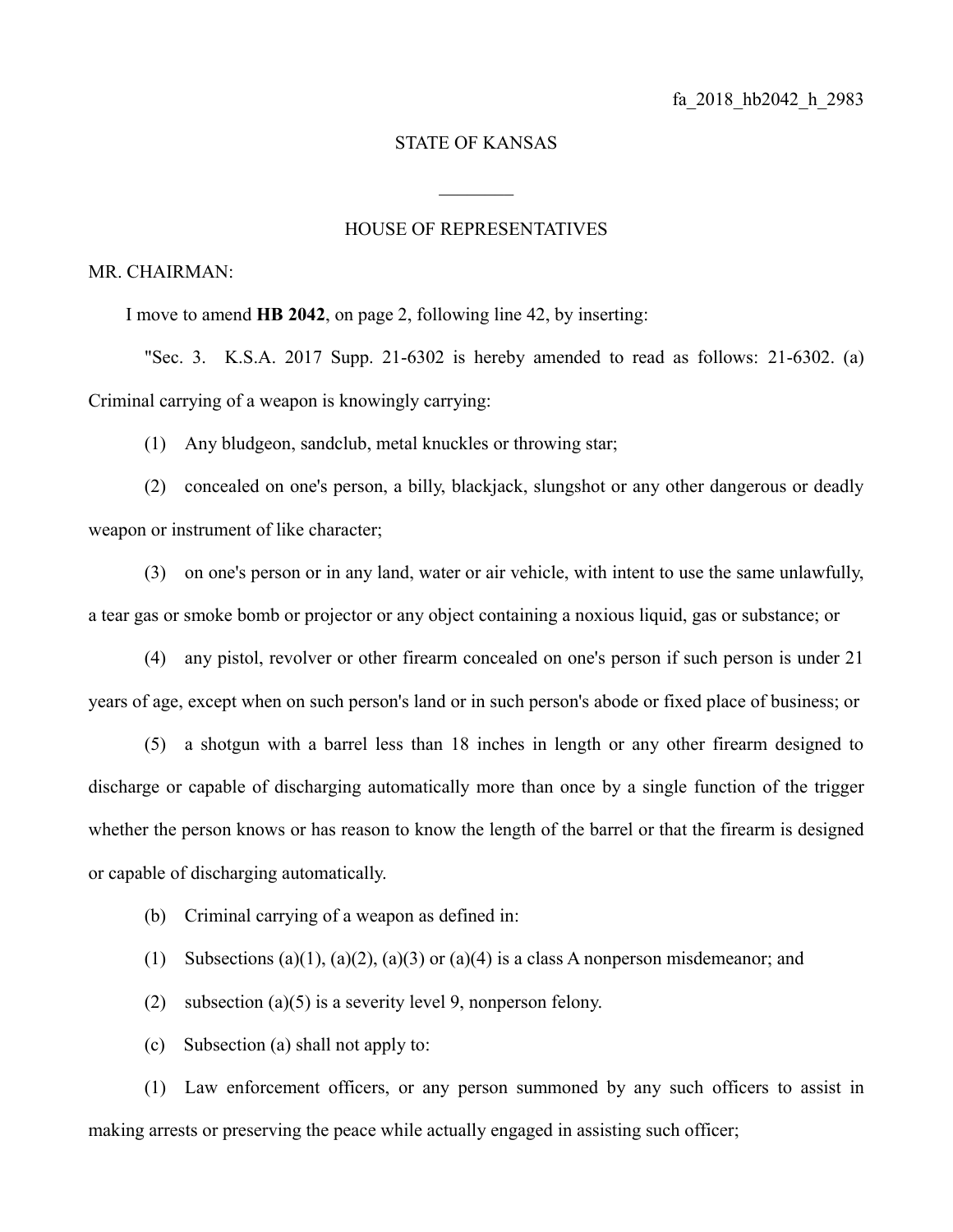(2) wardens, superintendents, directors, security personnel and keepers of prisons, penitentiaries, jails and other institutions for the detention of persons accused or convicted of crime, while acting within the scope of their authority;

(3) members of the armed services or reserve forces of the United States or the Kansas national guard while in the performance of their official duty; or

(4) the manufacture of, transportation to, or sale of weapons to a person authorized under subsections  $(c)(1)$ ,  $(c)(2)$  and  $(c)(3)$  to possess such weapons.

(d) Subsection (a)(5) shall not apply to:

(1) Any person who sells, purchases, possesses or carries a firearm, device or attachment which has been rendered unserviceable by steel weld in the chamber and marriage weld of the barrel to the receiver and which has been registered in the national firearms registration and transfer record in compliance with 26 U.S.C. § 5841 et seq. in the name of such person and, if such person transfers such firearm, device or attachment to another person, has been so registered in the transferee's name by the transferor;

(2) any person employed by a laboratory which is certified by the United States department of justice, national institute of justice, while actually engaged in the duties of their employment and on the premises of such certified laboratory. Subsection (a)(5) shall not affect the manufacture of, transportation to or sale of weapons to such certified laboratory; or

(3) any person or entity in compliance with the national firearms act, 26 U.S.C. § 5801 et seq.

(e) Subsection (a)(4) shall not apply to any person who is carrying a concealed handgun and who is licensed by the attorney general to carry a concealed handgun under K.S.A. 2017 Supp. 75-7c01 et seq., and amendments thereto.

(f) As used in this section, "throwing star" means the same as prescribed by K.S.A. 2017 Supp. 21-6301, and amendments thereto.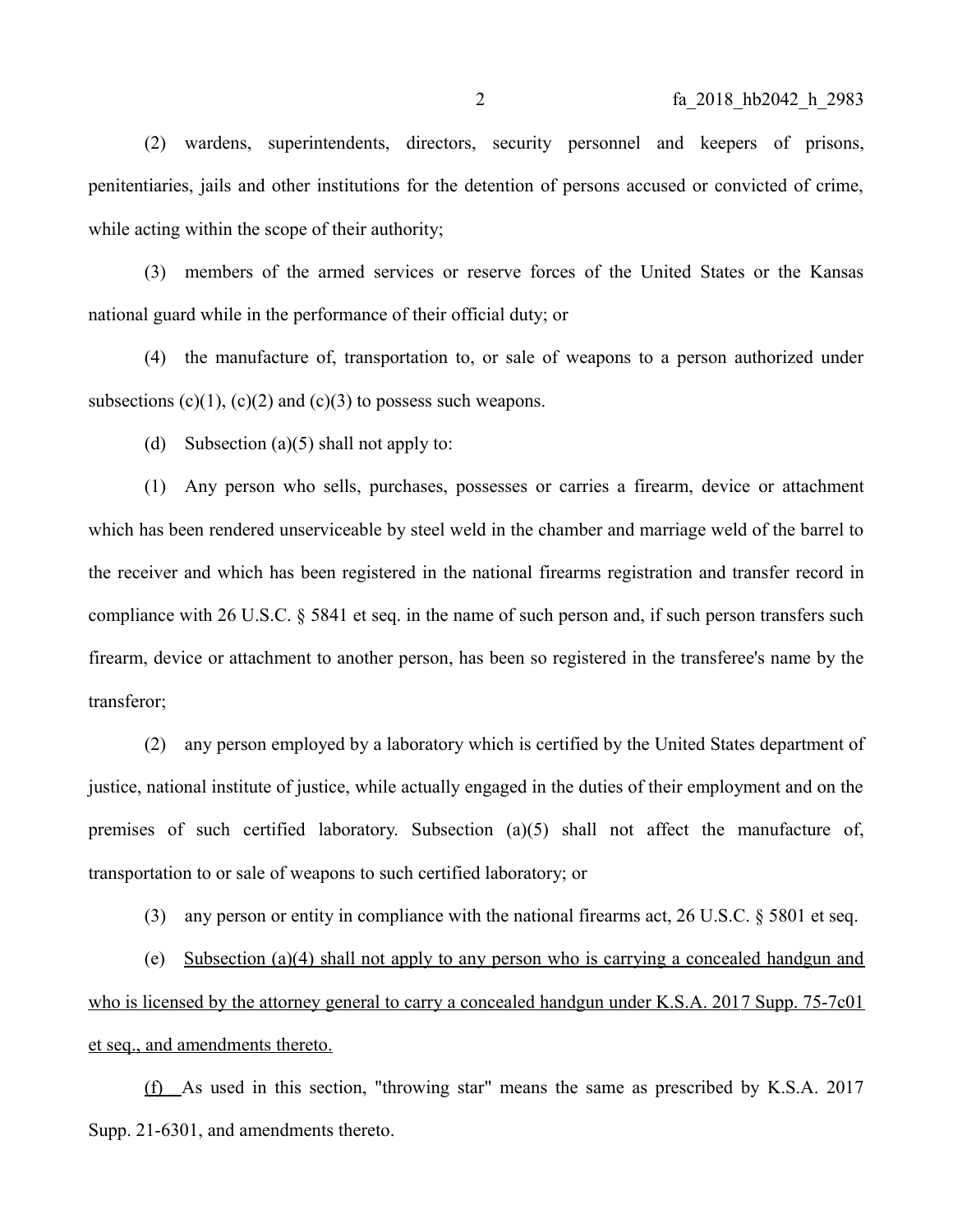Sec. 4. K.S.A. 2017 Supp. 75-7c04 is hereby amended to read as follows: 75-7c04. (a) The attorney general shall not issue a license pursuant to this act if the applicant:

(1) Is not a resident of the county where application for licensure is made or is not a resident of the state;

(2) is prohibited from shipping, transporting, possessing or receiving a firearm or ammunition under 18 U.S.C. § 922(g) or (n), and amendments thereto, or K.S.A. 21-4204, prior to its repeal, or K.S.A. 2017 Supp. 21-6301(a)(10) through (a)(13) or K.S.A. 2017 Supp. 21-6304(a)(1) through (a)(3), and amendments thereto; or

(3) is less than  $-21 \overline{18}$  years of age.

(b) (1) The attorney general shall adopt rules and regulations establishing procedures and standards as authorized by this act for an eight-hour handgun safety and training course required by this section. Such standards shall include: (A) A requirement that trainees receive training in the safe storage of handguns, actual firing of handguns and instruction in the laws of this state governing the carrying of concealed handguns and the use of deadly force; (B) general guidelines for courses which are compatible with the industry standard for basic handgun training for civilians; (C) qualifications of instructors; and (D) a requirement that the course be: (i) A handgun course certified or sponsored by the attorney general; or (ii) a handgun course certified or sponsored by the national rifle association or by a law enforcement agency, college, private or public institution or organization or handgun training school, if the attorney general determines that such course meets or exceeds the standards required by rules and regulations adopted by the attorney general and is taught by instructors certified by the attorney general or by the national rifle association, if the attorney general determines that the requirements for certification of instructors by such association meet or exceed the standards required by rules and regulations adopted by the attorney general. Any person wanting to be certified by the attorney general as an instructor shall submit to the attorney general an application in the form required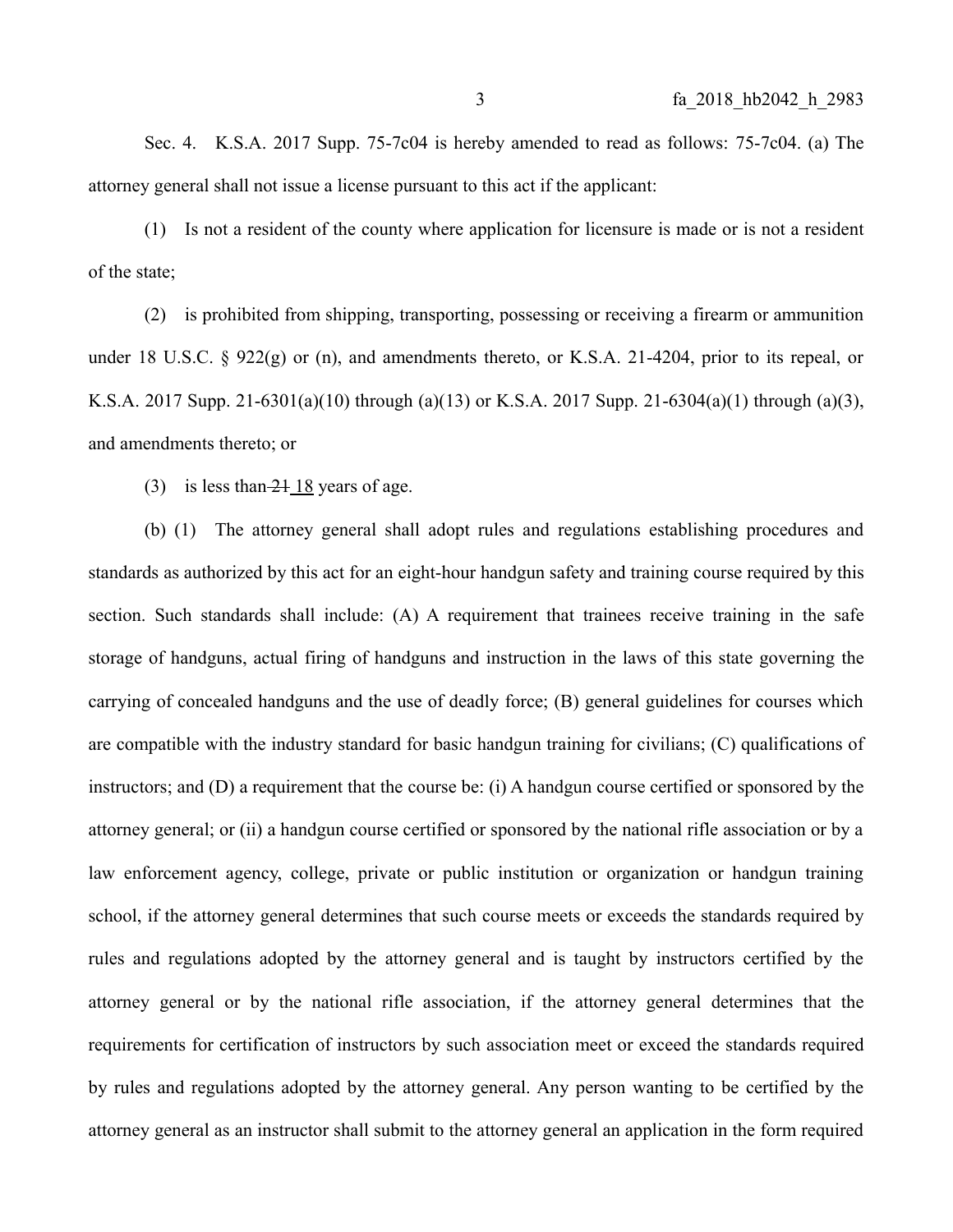by the attorney general and a fee not to exceed \$150.

(2) The cost of the handgun safety and training course required by this section shall be paid by the applicant. The following shall constitute satisfactory evidence of satisfactory completion of an approved handgun safety and training course:

(A) Evidence of completion of a course that satisfies the requirements of subsection  $(b)(1)$ , in the form provided by rules and regulations adopted by the attorney general;

(B) an affidavit from the instructor, school, club, organization or group that conducted or taught such course attesting to the completion of the course by the applicant;

(C) evidence of completion of a course offered in another jurisdiction which is determined by the attorney general to have training requirements that are equal to or greater than those required by this act; or

(D) a determination by the attorney general pursuant to subsection (c).

(c) The attorney general may:

(1) Create a list of concealed carry handgun licenses or permits issued by other jurisdictions which the attorney general finds have training requirements that are equal to or greater than those of this state; and

(2) review each application received pursuant to K.S.A. 2017 Supp. 75-7c05, and amendments thereto, to determine if the applicant's previous training qualifications were equal to or greater than those of this state.

(d) For the purposes of this section:

(1) "Equal to or greater than" means the applicant's prior training meets or exceeds the training established in this section by having required, at a minimum, the applicant to: (A) Receive instruction on the laws of self-defense; and (B) demonstrate training and competency in the safe handling, storage and actual firing of handguns.